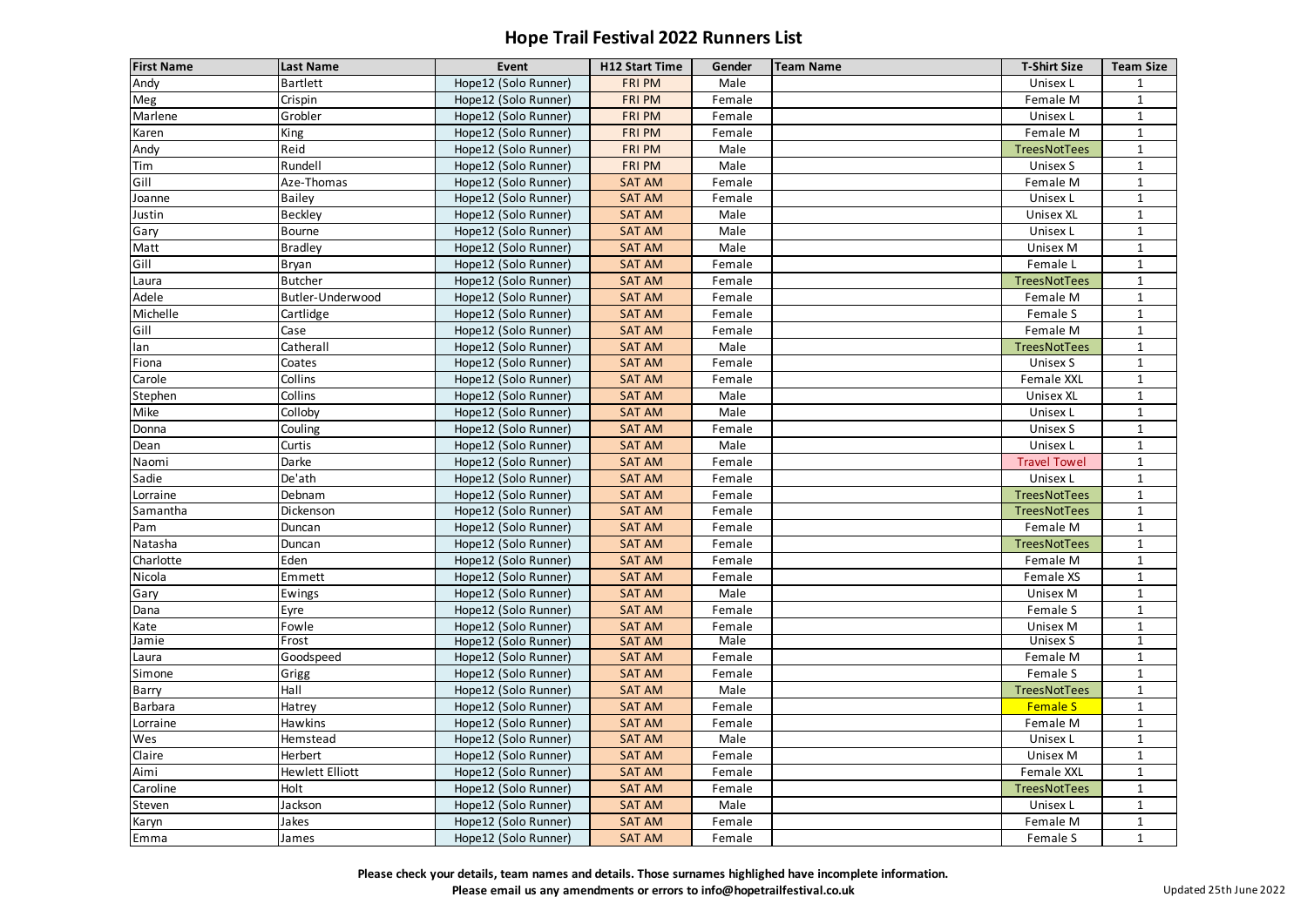| <b>First Name</b> | <b>Last Name</b> | Event                | <b>H12 Start Time</b> | Gender | <b>Team Name</b> | <b>T-Shirt Size</b> | <b>Team Size</b> |
|-------------------|------------------|----------------------|-----------------------|--------|------------------|---------------------|------------------|
| rebecca           | Johnson          | Hope12 (Solo Runner) | <b>SAT AM</b>         | Female |                  | Female S            | $\mathbf{1}$     |
| Pete              | Johnson          | Hope12 (Solo Runner) | <b>SAT AM</b>         | Male   |                  | Unisex M            | $\mathbf{1}$     |
| Kevin             | Joynes-Creed     | Hope12 (Solo Runner) | <b>SAT AM</b>         | Male   |                  | Unisex M            | $\mathbf{1}$     |
| Caroline          | Joynes-Creed     | Hope12 (Solo Runner) | <b>SAT AM</b>         | Female |                  | Female S            | 1                |
| Alex              | Knight           | Hope12 (Solo Runner) | <b>SAT AM</b>         | Male   |                  | Unisex S            | $\mathbf 1$      |
| Kate              | Larcombe         | Hope12 (Solo Runner) | <b>SAT AM</b>         | Female |                  | Female S            | $\mathbf{1}$     |
| Stuart            | Lovick           | Hope12 (Solo Runner) | <b>SAT AM</b>         | Male   |                  | TreesNotTees        | $\mathbf{1}$     |
| Matthew           | Luck             | Hope12 (Solo Runner) | <b>SAT AM</b>         | Male   |                  | Unisex L            | $\mathbf{1}$     |
| Fiona             | Maddock          | Hope12 (Solo Runner) | <b>SAT AM</b>         | Female |                  | Female L            | $\mathbf{1}$     |
| Ray               | Male             | Hope12 (Solo Runner) | <b>SAT AM</b>         | Male   |                  | <b>TreesNotTees</b> | $\mathbf{1}$     |
| Richard           | Marshall         | Hope12 (Solo Runner) | <b>SAT AM</b>         | Male   |                  | <b>Unisex XL</b>    | $\mathbf{1}$     |
| Janet             | Martin           | Hope12 (Solo Runner) | <b>SAT AM</b>         | Female |                  | Unisex M            | $\mathbf 1$      |
| Greg              | May              | Hope12 (Solo Runner) | <b>SAT AM</b>         | Male   |                  | Unisex M            | $\mathbf{1}$     |
| Tom               | McDowall         | Hope12 (Solo Runner) | <b>SAT AM</b>         | Male   |                  | <b>TreesNotTees</b> | $\mathbf{1}$     |
| Kay               | McDowall         | Hope12 (Solo Runner) | <b>SAT AM</b>         | Female |                  | Unisex M            | $\mathbf{1}$     |
| Mandy             | McTierney        | Hope12 (Solo Runner) | <b>SAT AM</b>         | Female |                  | Female L            | $\mathbf 1$      |
| Elizabeth         | Moore            | Hope12 (Solo Runner) | <b>SAT AM</b>         | Female |                  | <b>Unisex S</b>     | $\mathbf{1}$     |
| Jackie            | Morse            | Hope12 (Solo Runner) | <b>SAT AM</b>         | Female |                  | Female S            | $\mathbf{1}$     |
| <b>Nicky</b>      | Morse            | Hope12 (Solo Runner) | <b>SAT AM</b>         | Male   |                  | Unisex M            | 1                |
| Rebecca           | Mountford        | Hope12 (Solo Runner) | <b>SAT AM</b>         | Female |                  | Female M            | $\mathbf 1$      |
| Paul              | Nichols          | Hope12 (Solo Runner) | <b>SAT AM</b>         | Male   |                  | <b>Unisex XL</b>    | $\mathbf{1}$     |
| Chris             | <b>Norris</b>    | Hope12 (Solo Runner) | <b>SAT AM</b>         | Male   |                  | <b>Unisex XXL</b>   | $\mathbf{1}$     |
| Fiona             | North            | Hope12 (Solo Runner) | <b>SAT AM</b>         | Female |                  | Female L            | $\mathbf{1}$     |
| Dez               | Oconnor          | Hope12 (Solo Runner) | <b>SAT AM</b>         | Male   |                  | Unisex L            | $\mathbf 1$      |
| Rebecca           | Oconnor Morrish  | Hope12 (Solo Runner) | <b>SAT AM</b>         | Female |                  | Female M            | $\mathbf{1}$     |
| Sam               | Oldfield         | Hope12 (Solo Runner) | <b>SAT AM</b>         | Male   |                  | Unisex L            | $\mathbf{1}$     |
| Simon             | Oldfield         | Hope12 (Solo Runner) | <b>SAT AM</b>         | Male   |                  | Unisex M            | $\mathbf{1}$     |
| Rebecca           | Parker-Carn      | Hope12 (Solo Runner) | <b>SAT AM</b>         | Female |                  | Female S            | $\mathbf 1$      |
| Lianna            | Parker-Carn      | Hope12 (Solo Runner) | <b>SAT AM</b>         | Female |                  | Female M            | $\mathbf{1}$     |
| Timothy           | Partridge        | Hope12 (Solo Runner) | <b>SAT AM</b>         | Male   |                  | Unisex L            | $\mathbf 1$      |
| Kelly             | Payne            | Hope12 (Solo Runner) | <b>SAT AM</b>         | Female |                  | Female M            | $\mathbf{1}$     |
| Luke              | Perrin           | Hope12 (Solo Runner) | <b>SAT AM</b>         | Male   |                  | Unisex L            | $\mathbf 1$      |
| Vanessa           | Poole            | Hope12 (Solo Runner) | <b>SAT AM</b>         | Female |                  | Female M            | $\mathbf{1}$     |
| Kirsty            | Prowse           | Hope12 (Solo Runner) | <b>SAT AM</b>         | Female |                  | Female XS           | 1                |
| Chris             | Rickard          | Hope12 (Solo Runner) | <b>SAT AM</b>         | Male   |                  | Unisex L            | $\mathbf{1}$     |
| Mary              | Roberts          | Hope12 (Solo Runner) | <b>SAT AM</b>         | Female |                  | Female M            | $\mathbf 1$      |
| Jamie             | Robins           | Hope12 (Solo Runner) | <b>SAT AM</b>         | Male   |                  | Unisex L            | $\mathbf{1}$     |
| Sarah             | Robinson         | Hope12 (Solo Runner) | <b>SAT AM</b>         | Female |                  | Female S            |                  |
| Jasmine           | Robinson         | Hope12 (Solo Runner) | <b>SAT AM</b>         | Female |                  | Female M            | $\mathbf{1}$     |
| Sam               | Rowe             | Hope12 (Solo Runner) | <b>SAT AM</b>         | Female |                  | Unisex L            | $\mathbf{1}$     |
| Tim               | Rundell          | Hope12 (Solo Runner) | <b>SAT AM</b>         | Male   |                  |                     | $\mathbf{1}$     |
| Steve             | Skedgell         | Hope12 (Solo Runner) | <b>SAT AM</b>         | Male   |                  | Unisex L            |                  |
| Katrina           | Smale            | Hope12 (Solo Runner) | <b>SAT AM</b>         | Female |                  | Female M            | $\mathbf{1}$     |
| David             | Smale            | Hope12 (Solo Runner) | <b>SAT AM</b>         | Male   |                  | Unisex M            | $\mathbf{1}$     |
| Aileen            | Smith            | Hope12 (Solo Runner) | <b>SAT AM</b>         | Female |                  | Female S            | $\mathbf{1}$     |
| Sara              | Tapp             | Hope12 (Solo Runner) | <b>SAT AM</b>         | Female |                  | Female S            |                  |
| Gary              | Tapp             | Hope12 (Solo Runner) | <b>SAT AM</b>         | Male   |                  | Unisex L            | $\mathbf{1}$     |
|                   |                  |                      |                       |        |                  |                     |                  |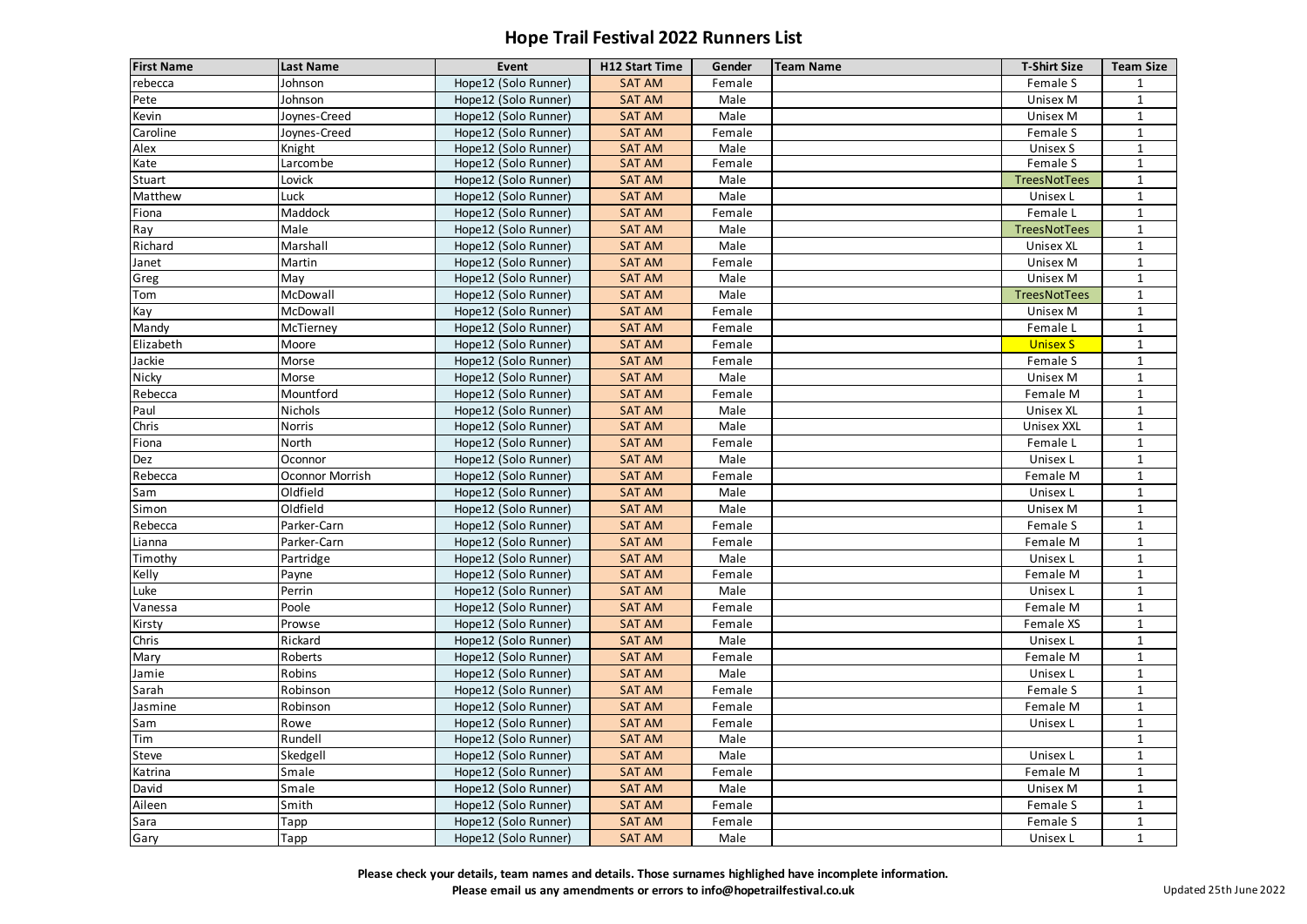| <b>First Name</b> | <b>Last Name</b> | <b>Event</b>         | <b>H12 Start Time</b> | Gender | <b>Team Name</b>              | <b>T-Shirt Size</b> | <b>Team Size</b>        |
|-------------------|------------------|----------------------|-----------------------|--------|-------------------------------|---------------------|-------------------------|
| Paula             | Tapp             | Hope12 (Solo Runner) | <b>SAT AM</b>         | Female |                               | Unisex M            | 1                       |
| Hannah            | Thomas           | Hope12 (Solo Runner) | <b>SAT AM</b>         | Female |                               | Female L            | $\mathbf{1}$            |
| Mark              | Thomas           | Hope12 (Solo Runner) | <b>SAT AM</b>         | Male   |                               | Unisex M            | $\mathbf{1}$            |
| Pauline           | Tilbury          | Hope12 (Solo Runner) | <b>SAT AM</b>         | Female |                               | Female L            | $\mathbf{1}$            |
| Daniel            | Trafford         | Hope12 (Solo Runner) | <b>SAT AM</b>         | Male   |                               | Unisex L            | $\mathbf{1}$            |
| Rachel            | Tuck             | Hope12 (Solo Runner) | <b>SAT AM</b>         | Female |                               | Female XL           | $\mathbf{1}$            |
| Samantha          | Turner           | Hope12 (Solo Runner) | <b>SAT AM</b>         | Female |                               | Female L            | $\mathbf{1}$            |
| Katy              | Vincent          | Hope12 (Solo Runner) | <b>SAT AM</b>         | Female |                               | Female S            | $\mathbf{1}$            |
| Ally              | Waldron          | Hope12 (Solo Runner) | <b>SAT AM</b>         | Female |                               | <b>Female S</b>     | $\mathbf{1}$            |
| Nicola            | Walters          | Hope12 (Solo Runner) | <b>SAT AM</b>         | Female |                               | Female XS           | $\mathbf{1}$            |
| Nicky             | Washbrook        | Hope12 (Solo Runner) | <b>SAT AM</b>         | Female |                               | Female S            | $\mathbf{1}$            |
| Sarah             | Whittaker        | Hope12 (Solo Runner) | <b>SAT AM</b>         | Female |                               | Female M            | $\mathbf{1}$            |
| Paul              | Williams         | Hope12 (Solo Runner) | <b>SAT AM</b>         | Male   |                               | <b>Unisex XL</b>    | $\mathbf{1}$            |
| Milie             | Wilson           | Hope12 (Solo Runner) | <b>SAT AM</b>         | Female |                               | TreesNotTees        | $\mathbf{1}$            |
| <b>Becky</b>      | Wise             | Hope12 (Solo Runner) | <b>SAT AM</b>         | Female |                               | Female M            | $\mathbf{1}$            |
| Kelvin            | Wood             | Hope12 (Solo Runner) | <b>SAT AM</b>         | Male   |                               | Unisex M            | $\mathbf{1}$            |
| lan               | Wye              | Hope12 (Solo Runner) | <b>SAT AM</b>         | Male   |                               | Unisex S            | $\mathbf{1}$            |
| Kate              | Yates            | Hope12 (Solo Runner) | <b>SAT AM</b>         | Female |                               | Female M            | $\mathbf{1}$            |
| Paul              | Yates            | Hope12 (Solo Runner) | <b>SAT AM</b>         | Male   |                               | Unisex L            | $\mathbf{1}$            |
| Neil              | Brownridge       | Hope12 (Team Runner) | <b>SAT AM</b>         | Male   | Chafing the dream             | Unisex M            | $\overline{2}$          |
| Jaine             | Hudson           | Hope12 (Team Runner) | <b>SAT AM</b>         | Female | Chafing the dream             | Unisex S            | $\overline{2}$          |
| Nadine            | Brown            | Hope12 (Team Runner) | <b>SAT AM</b>         | Female | RSE Like Mother Like Daughter | Female S            | $2^{\circ}$             |
| Sandie            | Wood             | Hope12 (Team Runner) | <b>SAT AM</b>         | Female | RSE Like Mother Like Daughter | Female M            | $\overline{2}$          |
| Sarah             | Ingham           | Hope12 (Team Runner) | <b>SAT AM</b>         | Female | Team Sarah                    | Unisex M            | $2^{\circ}$             |
| Sarah             | Widnell          | Hope12 (Team Runner) | <b>SAT AM</b>         | Female | Team Sarah                    | Female S            | $\overline{2}$          |
| Clare             | Wellfair         | Hope12 (Team Runner) | <b>SAT AM</b>         | Female | Team Wellfair                 | TreesNotTees        | $2^{\circ}$             |
| Simon             | Wellfair         | Hope12 (Team Runner) | <b>SAT AM</b>         | Male   | Team Wellfair                 | TreesNotTees        | $\overline{2}$          |
| <b>Beth</b>       | Dale             | Hope12 (Team Runner) | <b>SAT AM</b>         | Female | Off The Rails in 2022         | Female L            | $\overline{\mathbf{4}}$ |
| Richard           | Dale             | Hope12 (Team Runner) | <b>SAT AM</b>         | Male   | Off The Rails in 2022         | Unisex L            | 4                       |
| Jon-Paul          | Smith            | Hope12 (Team Runner) | <b>SAT AM</b>         | Male   | Off The Rails in 2022         | <b>Unisex XL</b>    | 4                       |
| Verity            | Smith            | Hope12 (Team Runner) | <b>SAT AM</b>         | Female | Off The Rails in 2022         | Female XL           | 4                       |
| Daniel            | Bignell          | Hope12 (Solo Runner) | <b>SAT PM</b>         | Male   |                               | <b>Travel Towel</b> | $\mathbf{1}$            |
| Darren            | Hewlett          | Hope12 (Solo Runner) | <b>SAT PM</b>         | Male   |                               | <b>Unisex XL</b>    | $\mathbf{1}$            |
| Ross              | Payne            | Hope12 (Solo Runner) | <b>SAT PM</b>         | Male   |                               | <b>Unisex XL</b>    | $\mathbf{1}$            |
| $I$ Tim           | Rundell          | Hope12 (Solo Runner) | <b>SAT PM</b>         | Male   |                               | <b>Travel Towel</b> | $\mathbf{1}$            |
| <b>Nick</b>       | Stevens          | Hope12 (Solo Runner) | <b>SAT PM</b>         | Male   |                               | Unisex M            | $\mathbf{1}$            |
| Pete              | Waumsley         | Hope12 (Solo Runner) | <b>SAT PM</b>         | Male   |                               | <b>TreesNotTees</b> | $\mathbf{1}$            |
| Rob               | Young            | Hope12 (Solo Runner) | <b>SAT PM</b>         | Male   |                               | Unisex M            | $\mathbf{1}$            |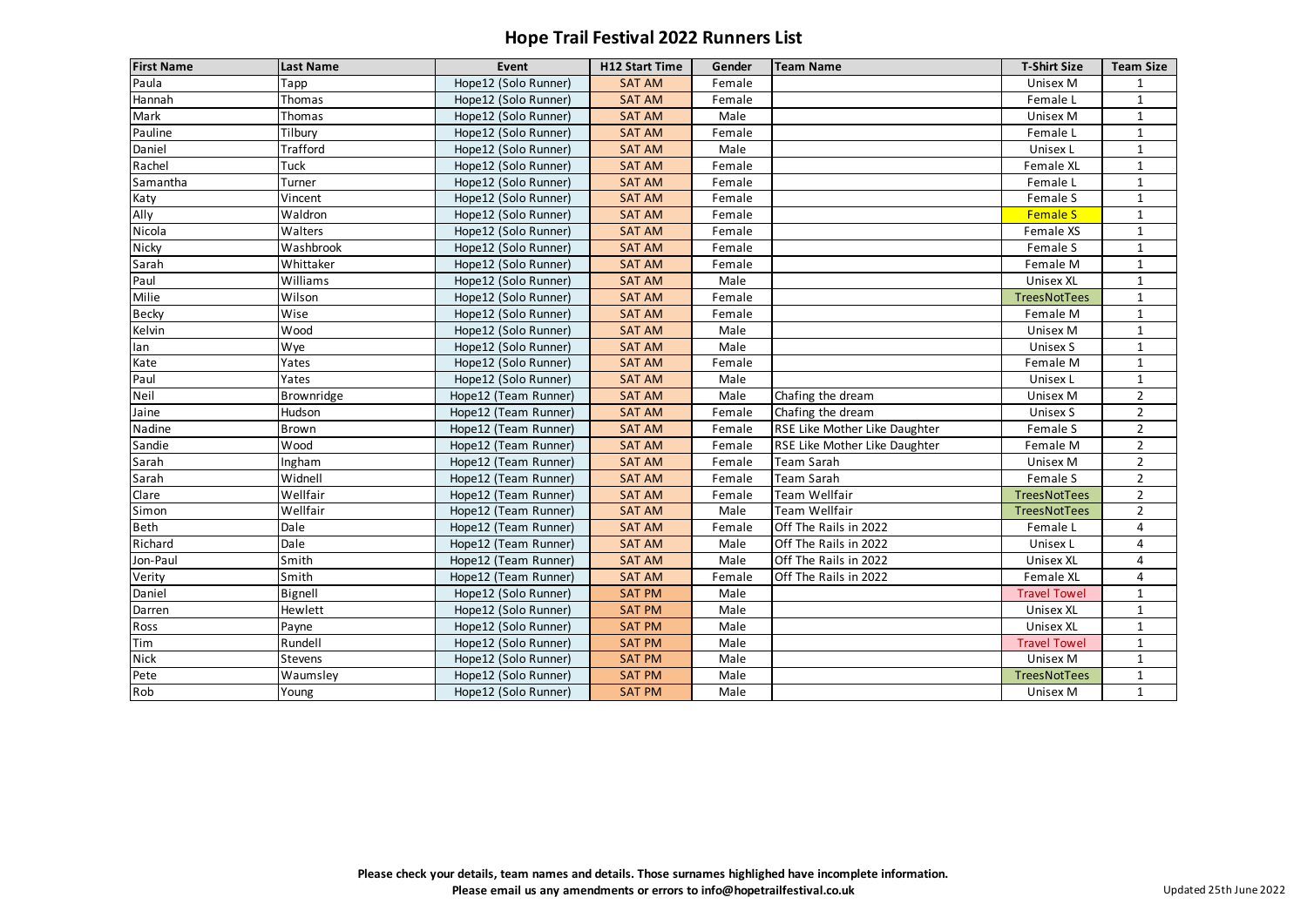| <b>First Name</b> | <b>Last Name</b> | Event                | <b>H12 Start Time</b> | Gender | <b>Team Name</b> | <b>T-Shirt Size</b> | <b>Team Size</b> |
|-------------------|------------------|----------------------|-----------------------|--------|------------------|---------------------|------------------|
| Emma              | Alee             | Hope24 (Solo Runner) |                       | Female |                  | Unisex L            | 1                |
| Oliver            | Amsbury          | Hope24 (Solo Runner) |                       | Male   |                  | Unisex S            | $\mathbf{1}$     |
| Graham            | Anderson         | Hope24 (Solo Runner) |                       | Male   |                  | Unisex XL           | $\mathbf{1}$     |
| Jon               | Anderson         | Hope24 (Solo Runner) |                       | Male   |                  | Unisex L            | 1                |
| Mandy             | Anderson         | Hope24 (Solo Runner) |                       | Female |                  | <b>Unisex M</b>     | $\mathbf{1}$     |
| Mark              | Andow            | Hope24 (Solo Runner) |                       | Male   |                  | Unisex S            | $\mathbf{1}$     |
| Louise            | Armitage         | Hope24 (Solo Runner) |                       | Female |                  | Female S            | $\mathbf{1}$     |
| Ellen             | <b>Babb</b>      | Hope24 (Solo Runner) |                       | Female |                  | <b>Unisex M</b>     | 1                |
| Simon             | Bagshaw-Bale     | Hope24 (Solo Runner) |                       | Male   |                  | <b>Unisex XXL</b>   | $\mathbf{1}$     |
| Kimberley         | Barber           | Hope24 (Solo Runner) |                       | Female |                  | Female L            | 1                |
| Shirley           | Barber           | Hope24 (Solo Runner) |                       | Female |                  | Female M            | $\mathbf{1}$     |
| Melody            | <b>Barnes</b>    | Hope24 (Solo Runner) |                       | Female |                  | Female S            | 1                |
| Peter             | Barretto         | Hope24 (Solo Runner) |                       | Male   |                  | <b>Unisex M</b>     | $\mathbf{1}$     |
| Felicity          | Barretto         | Hope24 (Solo Runner) |                       | Female |                  | Female M            | 1                |
| Sam               | Barton           | Hope24 (Solo Runner) |                       | Male   |                  | <b>Unisex M</b>     | 1                |
| Wendy             | <b>Baxter</b>    | Hope24 (Solo Runner) |                       | Female |                  | Female M            | 1                |
| Hollie            | <b>Baxter</b>    | Hope24 (Solo Runner) |                       | Female |                  | TreesNotTees        | $\mathbf{1}$     |
| Umberto           | Bergonzini       | Hope24 (Solo Runner) |                       | Male   |                  | TreesNotTees        | $\mathbf{1}$     |
| Kim               | Bindon           | Hope24 (Solo Runner) |                       | Female |                  | TreesNotTees        | $\mathbf{1}$     |
| Jacqueline        | Bloomfield       | Hope24 (Solo Runner) |                       | Female |                  | Female M            | $\mathbf{1}$     |
| Frazer            | <b>Bolt</b>      | Hope24 (Solo Runner) |                       | Male   |                  | <b>Unisex XL</b>    | $\mathbf{1}$     |
| Chris             | <b>Bond</b>      | Hope24 (Solo Runner) |                       | Male   |                  | TreesNotTees        | 1                |
| Cat               | Bonney           | Hope24 (Solo Runner) |                       | Female |                  | Unisex XL           | 1                |
| Andy              | Boote            | Hope24 (Solo Runner) |                       | Male   |                  | Unisex L            | $\mathbf{1}$     |
| Susannah          | <b>Boulle</b>    | Hope24 (Solo Runner) |                       | Female |                  | <b>Unisex M</b>     | $\mathbf{1}$     |
| Sebastian         | Broomfield       | Hope24 (Solo Runner) |                       | Male   |                  | Unisex S            | $\mathbf{1}$     |
| David             | Brown            | Hope24 (Solo Runner) |                       | Male   |                  | TreesNotTees        | $\mathbf{1}$     |
| Rob               | Brown            | Hope24 (Solo Runner) |                       | Male   |                  | <b>Unisex M</b>     | 1                |
| Trev              | Bryan            | Hope24 (Solo Runner) |                       | Male   |                  | Unisex M            |                  |
| Debbie            | Bugg             | Hope24 (Solo Runner) |                       | Female |                  | Unisex L            | $\mathbf{1}$     |
| Sarah             | <b>Burgess</b>   | Hope24 (Solo Runner) |                       | Female |                  | TreesNotTees        | $\mathbf{1}$     |
| Adrian            | <b>Butler</b>    | Hope24 (Solo Runner) |                       | Male   |                  | Unisex L            | $\mathbf{1}$     |
| Steven            | Carter           | Hope24 (Solo Runner) |                       | Male   |                  | Unisex M            | $\mathbf{1}$     |
| Daniel            | Case             | Hope24 (Solo Runner) |                       | Male   |                  | Unisex S            |                  |
| Leanne            | Case             | Hope24 (Solo Runner) |                       | Female |                  | Unisex M            | $\mathbf{1}$     |
| Helen             | Catherall        | Hope24 (Solo Runner) |                       | Female |                  | TreesNotTees        | $\mathbf{1}$     |
| Harry             | Catherall        | Hope24 (Solo Runner) |                       | Male   |                  | Unisex M            | $\mathbf{1}$     |
| Jen               | Chudley          | Hope24 (Solo Runner) |                       | Female |                  | Female S            |                  |
| Julie             | Cook             | Hope24 (Solo Runner) |                       | Female |                  | TreesNotTees        | $\mathbf{1}$     |
| Tracy             | Coupland         | Hope24 (Solo Runner) |                       | Female |                  | Female M            | $\mathbf{1}$     |
| Andy              | Cowden           | Hope24 (Solo Runner) |                       | Male   |                  | Unisex M            | $\mathbf{1}$     |
| Karen             | Crews            | Hope24 (Solo Runner) |                       | Female |                  | Unisex S            |                  |
| Nigel             | Croft            | Hope24 (Solo Runner) |                       | Male   |                  | <b>Unisex XL</b>    | $\mathbf{1}$     |
| kiri              | Daniels          | Hope24 (Solo Runner) |                       | Female |                  | Unisex M            | 1                |
| David             | Davies           | Hope24 (Solo Runner) |                       | Male   |                  | Unisex M            | $\mathbf{1}$     |
| Richard           | Davies           | Hope24 (Solo Runner) |                       | Male   |                  | Unisex M            | $\mathbf{1}$     |
| Steve             | Davis            | Hope24 (Solo Runner) |                       | Male   |                  | Unisex L            | $\mathbf{1}$     |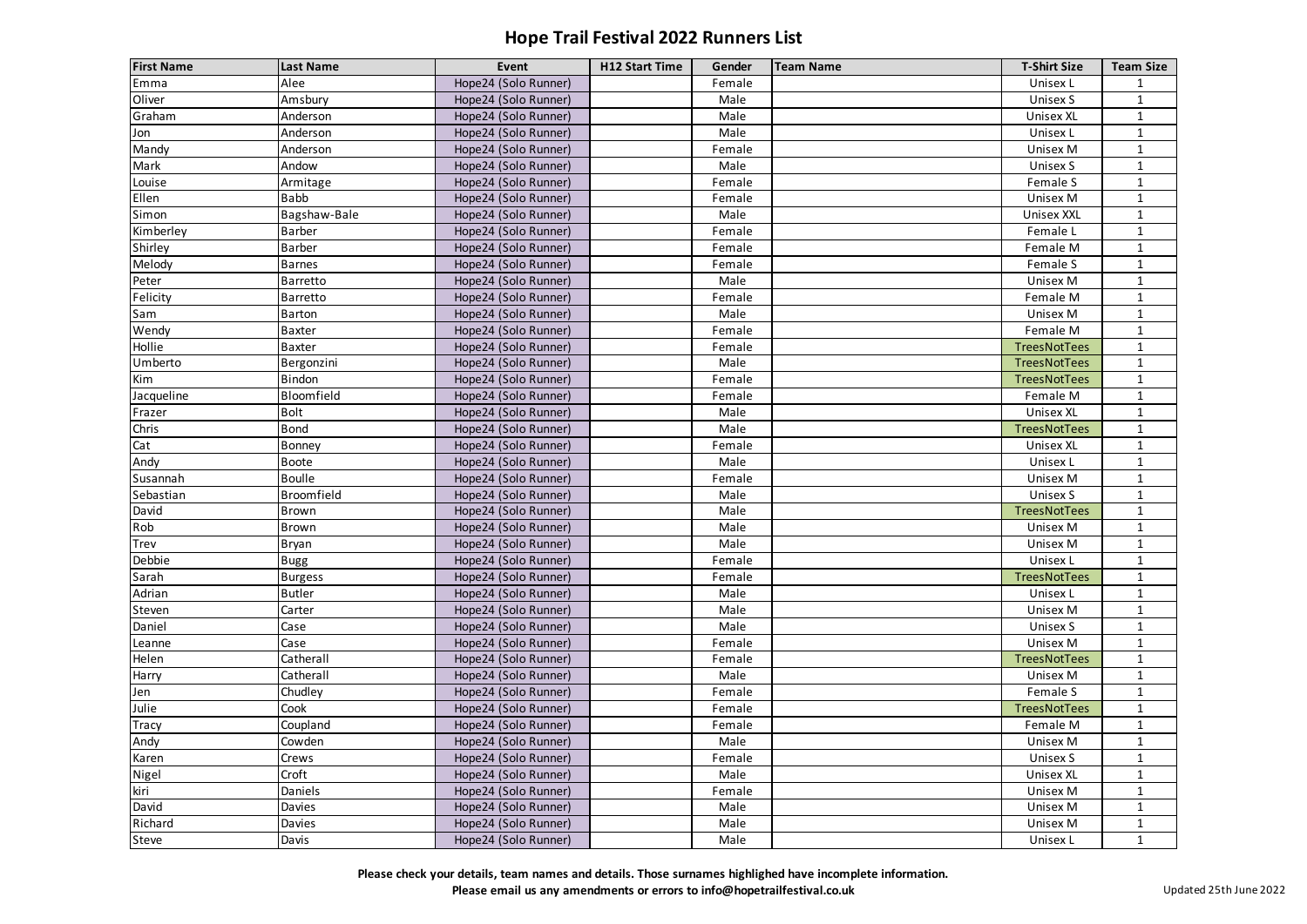| <b>First Name</b> | <b>Last Name</b> | <b>Event</b>         | <b>H12 Start Time</b> | Gender | <b>Team Name</b> | <b>T-Shirt Size</b> | <b>Team Size</b> |
|-------------------|------------------|----------------------|-----------------------|--------|------------------|---------------------|------------------|
| Carole            | Davis            | Hope24 (Solo Runner) |                       | Female |                  | <b>Unisex M</b>     |                  |
| Wayne             | Drinkwater       | Hope24 (Solo Runner) |                       | Male   |                  | Unisex L            | 1                |
| Daisy             | Durston          | Hope24 (Solo Runner) |                       | Female |                  | Female M            | $\mathbf{1}$     |
| Rosetta           | Edmonds          | Hope24 (Solo Runner) |                       | Female |                  | Female L            | 1                |
| Elliott           | Edwards          | Hope24 (Solo Runner) |                       | Male   |                  | TreesNotTees        | $\mathbf{1}$     |
| Louise            | Ellison          | Hope24 (Solo Runner) |                       | Female |                  | Female XL           | $\mathbf{1}$     |
| Simon             | Ellison          | Hope24 (Solo Runner) |                       | Male   |                  | Unisex L            | $\mathbf{1}$     |
| James             | Farr             | Hope24 (Solo Runner) |                       | Male   |                  | Unisex L            | 1                |
| Georgie           | Farr             | Hope24 (Solo Runner) |                       | Female |                  | <b>Unisex M</b>     | $\mathbf{1}$     |
| Susan             | Farr             | Hope24 (Solo Runner) |                       | Female |                  | Unisex M            | 1                |
| Ross              | Farr-Semmens     | Hope24 (Solo Runner) |                       | Male   |                  | TreesNotTees        | $\mathbf{1}$     |
| Steve             | Flack            | Hope24 (Solo Runner) |                       | Male   |                  | Unisex L            |                  |
| Lucy              | Foley-Norman     | Hope24 (Solo Runner) |                       | Female |                  | Female S            | $\mathbf{1}$     |
| Leanne            | Forbes           | Hope24 (Solo Runner) |                       | Female |                  | Unisex M            | 1                |
| Carol             | Freer            | Hope24 (Solo Runner) |                       | Female |                  | Unisex S            | 1                |
| Karen             | Fronteras        | Hope24 (Solo Runner) |                       | Female |                  | <b>Unisex S</b>     |                  |
| Kate              | Gawadzyn         | Hope24 (Solo Runner) |                       | Female |                  | Female M            | 1                |
| Elizabeth         | Gillam           | Hope24 (Solo Runner) |                       | Female |                  | Unisex S            | 1                |
| Melvyn            | Griffiths        | Hope24 (Solo Runner) |                       | Male   |                  | Unisex M            | 1                |
| David             | Grose            | Hope24 (Solo Runner) |                       | Male   |                  | Unisex S            |                  |
| Jordan            | Guilfoy-Richards | Hope24 (Solo Runner) |                       | Male   |                  | <b>Unisex S</b>     | $\mathbf{1}$     |
| Scott             | Harben           | Hope24 (Solo Runner) |                       | Male   |                  | Unisex L            | 1                |
| Graham            | Harbor           | Hope24 (Solo Runner) |                       | Male   |                  | TreesNotTees        | $\mathbf{1}$     |
| Noel              | Harding          | Hope24 (Solo Runner) |                       | Male   |                  | TreesNotTees        | $\mathbf{1}$     |
| Clare             | Harding          | Hope24 (Solo Runner) |                       | Female |                  | Female L            | $\mathbf{1}$     |
| Tim               | Harris           | Hope24 (Solo Runner) |                       | Male   |                  | Unisex L            | $\mathbf{1}$     |
| Gareth            | Hawcroft         | Hope24 (Solo Runner) |                       | Male   |                  | Unisex L            | $\mathbf{1}$     |
| Stuart            | Hearne           | Hope24 (Solo Runner) |                       | Male   |                  | <b>Unisex M</b>     | $\mathbf{1}$     |
| Lee               | Herbert          | Hope24 (Solo Runner) |                       | Male   |                  | Unisex M            |                  |
| Barnaby           | <b>Hicks</b>     | Hope24 (Solo Runner) |                       | Male   |                  | Unisex S            | $\mathbf{1}$     |
| Jason             | Hillier          | Hope24 (Solo Runner) |                       | Male   |                  | Unisex L            | $\mathbf{1}$     |
| Chloe             | Hoatson          | Hope24 (Solo Runner) |                       | Female |                  | Unisex L            | $\mathbf{1}$     |
| Carly             | Hodges           | Hope24 (Solo Runner) |                       | Female |                  | Female M            |                  |
| Victoria          | Holt             | Hope24 (Solo Runner) |                       | Female |                  | Unisex M            |                  |
| Richard           | Hosken           | Hope24 (Solo Runner) |                       | Male   |                  | <b>Unisex M</b>     | $\mathbf{1}$     |
| Adam              | Houlton          | Hope24 (Solo Runner) |                       | Male   |                  | Unisex M            | $\mathbf{1}$     |
| Michele           | Jelf             | Hope24 (Solo Runner) |                       | Female |                  | Female L            | $\mathbf{1}$     |
| Aidan             | Jepson           | Hope24 (Solo Runner) |                       | Male   |                  | <b>Unisex M</b>     |                  |
| Lynn              | Johns            | Hope24 (Solo Runner) |                       | Female |                  | Female M            | $\mathbf{1}$     |
| Ruth              | Johnson          | Hope24 (Solo Runner) |                       | Female |                  | Female S            | $\mathbf{1}$     |
| Christopher       | Jones            | Hope24 (Solo Runner) |                       | Male   |                  | Unisex M            | $\mathbf{1}$     |
| Steve             | Kilvington       | Hope24 (Solo Runner) |                       | Male   |                  | Unisex M            |                  |
| Louise            | King             | Hope24 (Solo Runner) |                       | Female |                  | Female M            | $\mathbf{1}$     |
| Bryan             | King             | Hope24 (Solo Runner) |                       | Male   |                  | <b>Unisex XL</b>    | $\mathbf{1}$     |
| <b>Nick</b>       | Lane             | Hope24 (Solo Runner) |                       | Male   |                  | <b>Unisex XL</b>    | $\mathbf{1}$     |
| Steven            | Lee              | Hope24 (Solo Runner) |                       | Male   |                  | Unisex L            | 1                |
| Hania             | Lee              | Hope24 (Solo Runner) |                       | Female |                  | TreesNotTees        | $\mathbf{1}$     |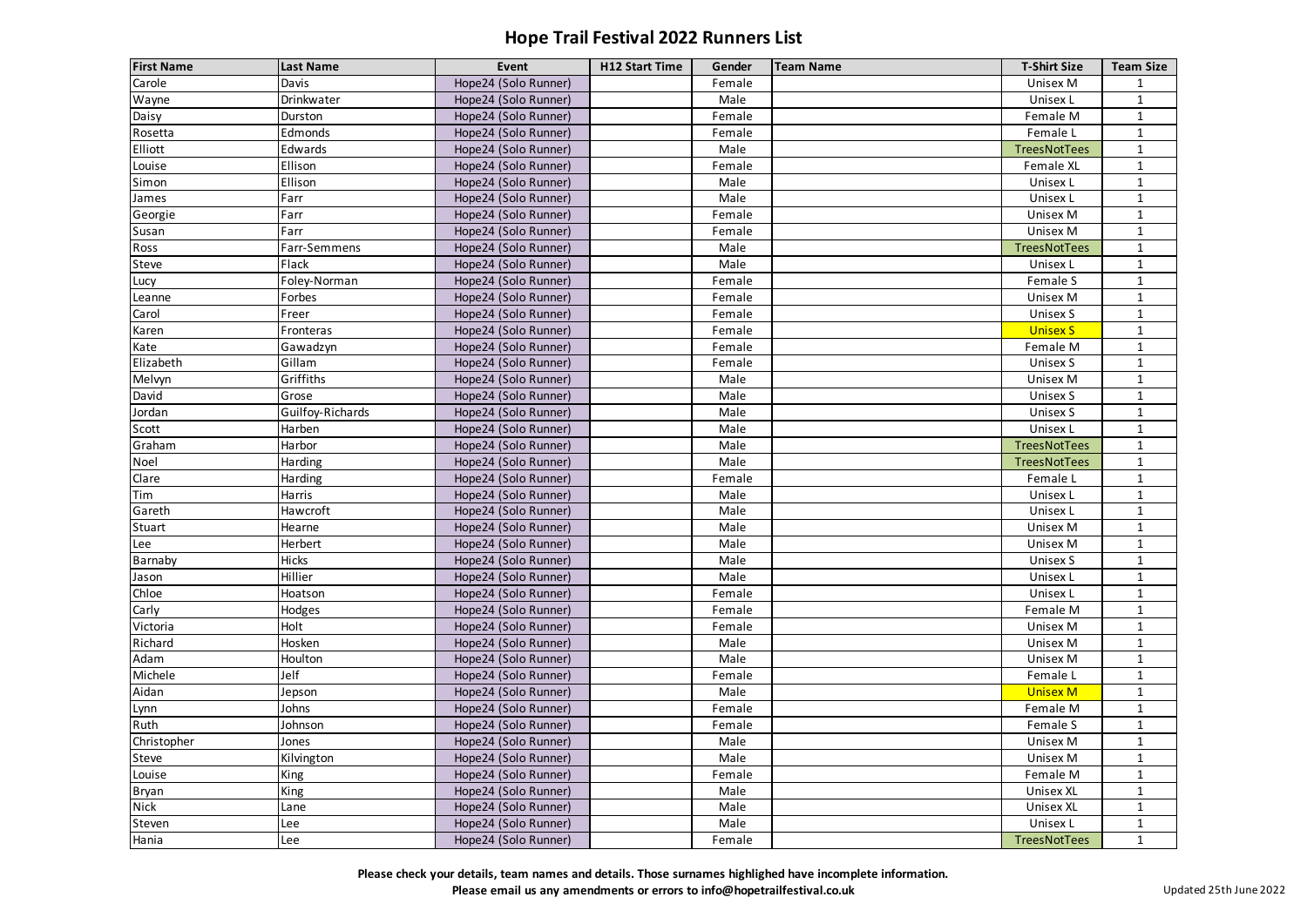| <b>First Name</b> | <b>Last Name</b> | Event                | <b>H12 Start Time</b> | Gender | <b>Team Name</b> | <b>T-Shirt Size</b> | <b>Team Size</b> |
|-------------------|------------------|----------------------|-----------------------|--------|------------------|---------------------|------------------|
| Kimberley         | Leighton         | Hope24 (Solo Runner) |                       | Female |                  | Female S            |                  |
| Stephen           | Lewis            | Hope24 (Solo Runner) |                       | Male   |                  | <b>TreesNotTees</b> | $\mathbf{1}$     |
| Matt              | Lovesey          | Hope24 (Solo Runner) |                       | Male   |                  | Unisex S            | $\mathbf{1}$     |
| Simon             | Macleod          | Hope24 (Solo Runner) |                       | Male   |                  | Unisex M            | 1                |
| Gary              | Martin           | Hope24 (Solo Runner) |                       | Male   |                  | Unisex M            | $\mathbf{1}$     |
| Sam               | Martin           | Hope24 (Solo Runner) |                       | Female |                  | Female S            | $\mathbf{1}$     |
| Lucy              | McCormick        | Hope24 (Solo Runner) |                       | Female |                  | <b>TreesNotTees</b> | $\mathbf{1}$     |
| Linda             | McFadzen         | Hope24 (Solo Runner) |                       | Female |                  | Female S            | 1                |
| Hortencia         | McKechnie-Dixon  | Hope24 (Solo Runner) |                       | Female |                  | Female M            | $\mathbf{1}$     |
| Mary              | Mckenna          | Hope24 (Solo Runner) |                       | Female |                  | TreesNotTees        | 1                |
| Sean              | McTierney        | Hope24 (Solo Runner) |                       | Male   |                  | <b>Unisex M</b>     | $\mathbf{1}$     |
| Karen             | Menis            | Hope24 (Solo Runner) |                       | Female |                  | Female M            | 1                |
| Katy              | Mogridge         | Hope24 (Solo Runner) |                       | Female |                  | Female M            | $\mathbf{1}$     |
| Russ              | Mogridge         | Hope24 (Solo Runner) |                       | Male   |                  | Unisex L            | 1                |
| Amy               | Morgans          | Hope24 (Solo Runner) |                       | Female |                  | Female S            | $\mathbf{1}$     |
| Jackie            | Morris           | Hope24 (Solo Runner) |                       | Female |                  | Female M            | 1                |
| Teresa            | Morris           | Hope24 (Solo Runner) |                       | Female |                  | <b>Unisex M</b>     | $\mathbf{1}$     |
| Shannon           | Morris           | Hope24 (Solo Runner) |                       | Female |                  | Female S            | 1                |
| Jamie             | Muirhead         | Hope24 (Solo Runner) |                       | Male   |                  | Unisex L            | $\mathbf{1}$     |
| Joseph            | Murphy           | Hope24 (Solo Runner) |                       | Male   |                  | TreesNotTees        | 1                |
| Steve             | Neal             | Hope24 (Solo Runner) |                       | Male   |                  | <b>Unisex XL</b>    | $\mathbf{1}$     |
| James             | Newman           | Hope24 (Solo Runner) |                       | Male   |                  | <b>Unisex XL</b>    | 1                |
| Lucy              | Noble            | Hope24 (Solo Runner) |                       | Female |                  | Unisex S            | 1                |
| Dean              | Nugent           | Hope24 (Solo Runner) |                       | Male   |                  | Unisex L            | $\mathbf{1}$     |
| Karen             | O'Brien          | Hope24 (Solo Runner) |                       | Female |                  | Female L            | $\mathbf{1}$     |
| Luke              | Ogden            | Hope24 (Solo Runner) |                       | Male   |                  | Unisex S            | $\mathbf{1}$     |
| Christina         | Packer           | Hope24 (Solo Runner) |                       | Female |                  | Female XXL          | $\mathbf{1}$     |
| Joanne            | Page             | Hope24 (Solo Runner) |                       | Female |                  | Female S            | 1                |
| Colin             | Palmer           | Hope24 (Solo Runner) |                       | Male   |                  | Unisex L            |                  |
| David             | Parker           | Hope24 (Solo Runner) |                       | Male   |                  | Unisex M            | $\mathbf{1}$     |
| <b>Nick</b>       | Pearce           | Hope24 (Solo Runner) |                       | Male   |                  | Unisex M            | $\mathbf{1}$     |
| Richard           | Pedrick          | Hope24 (Solo Runner) |                       | Male   |                  | TreesNotTees        | $\mathbf{1}$     |
| Olly              | Perks            | Hope24 (Solo Runner) |                       | Male   |                  | Unisex M            | $\mathbf{1}$     |
| Michelle          | Peters           | Hope24 (Solo Runner) |                       | Female |                  | Female M            |                  |
| Hellen            | Plant            | Hope24 (Solo Runner) |                       | Female |                  | Female L            | $\mathbf{1}$     |
| Andy              | Poole            | Hope24 (Solo Runner) |                       | Male   |                  | Unisex L            | $\mathbf{1}$     |
| Mark              | Pote             | Hope24 (Solo Runner) |                       | Male   |                  | Unisex M            | $\mathbf{1}$     |
| Simon             | Powell           | Hope24 (Solo Runner) |                       | Male   |                  | Unisex M            |                  |
| Jon               | Pressling        | Hope24 (Solo Runner) |                       | Male   |                  | <b>Unisex M</b>     | $\mathbf{1}$     |
| Tracey            | Radley           | Hope24 (Solo Runner) |                       | Female |                  | Female L            | $\mathbf{1}$     |
| Alicia            | Regan            | Hope24 (Solo Runner) |                       | Female |                  | Female XS           | $\mathbf{1}$     |
| Sarah             | Reynolds         | Hope24 (Solo Runner) |                       | Female |                  | Female M            |                  |
| Phillip           | Reynolds         | Hope24 (Solo Runner) |                       | Male   |                  | Unisex M            | $\mathbf{1}$     |
| Kelly             | Robbins          | Hope24 (Solo Runner) |                       | Female |                  | Female XL           | 1                |
| Sarah             | Roberts          | Hope24 (Solo Runner) |                       | Female |                  | Female L            | $\mathbf{1}$     |
| Duane             | Roberts          | Hope24 (Solo Runner) |                       | Male   |                  | TreesNotTees        | $\mathbf{1}$     |
| Ben               | Rogers           | Hope24 (Solo Runner) |                       | Male   |                  | Unisex XL           | $\mathbf{1}$     |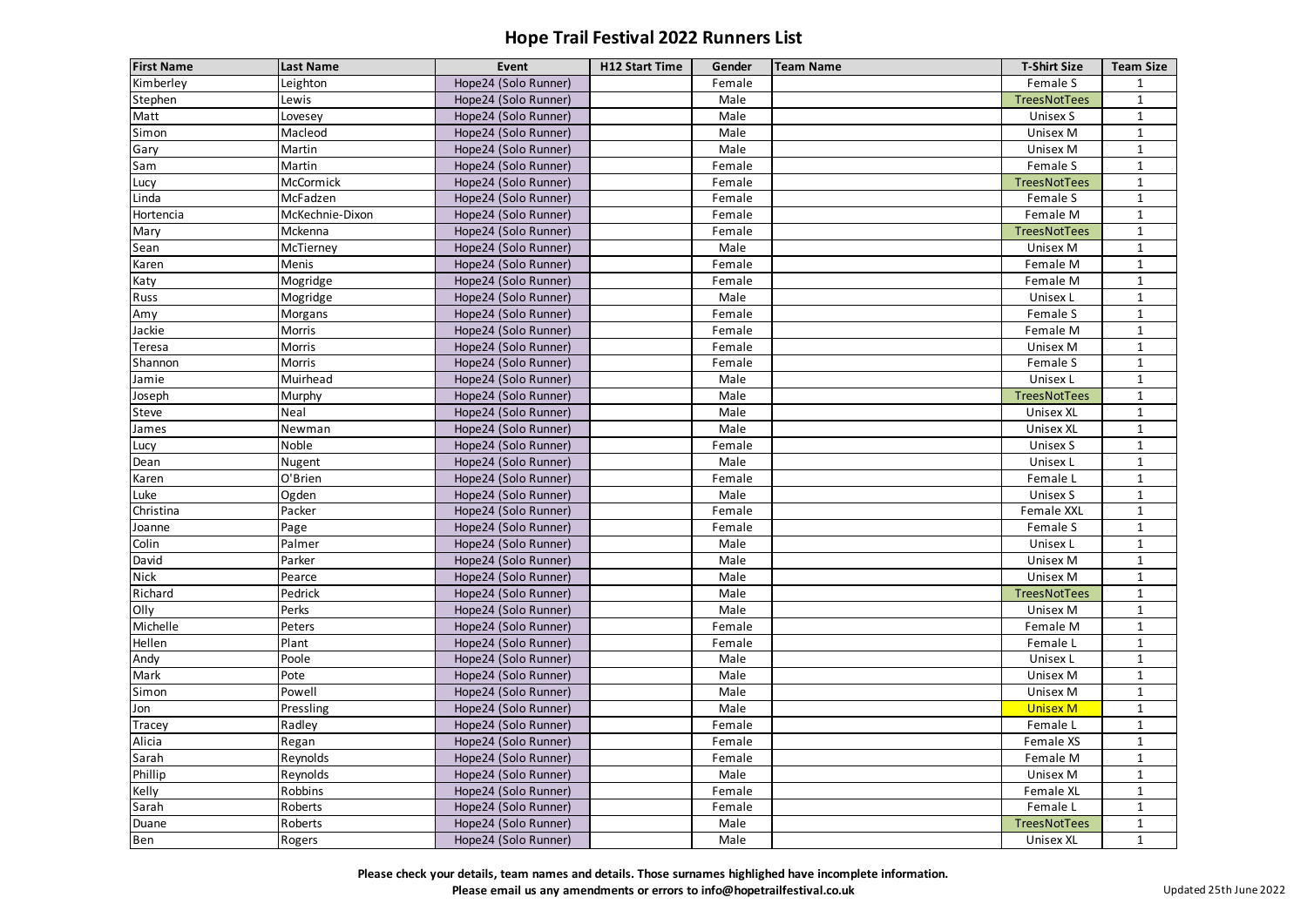| <b>First Name</b> | <b>Last Name</b> | Event                | <b>H12 Start Time</b> | Gender | <b>Team Name</b>      | <b>T-Shirt Size</b> | <b>Team Size</b> |
|-------------------|------------------|----------------------|-----------------------|--------|-----------------------|---------------------|------------------|
| Gavin             | Rowett           | Hope24 (Solo Runner) |                       | Male   |                       | Unisex M            | 1                |
| Daniel            | Salt             | Hope24 (Solo Runner) |                       | Male   |                       | Unisex M            | $\mathbf{1}$     |
| Sarah             | Salt             | Hope24 (Solo Runner) |                       | Female |                       | <b>TreesNotTees</b> | $\mathbf{1}$     |
| Wendy             | Savage           | Hope24 (Solo Runner) |                       | Female |                       | Female M            | 1                |
| Chris             | Sharpe           | Hope24 (Solo Runner) |                       | Male   |                       | <b>Unisex XXL</b>   | $\mathbf{1}$     |
| Kelly             | Shaw             | Hope24 (Solo Runner) |                       | Female |                       | Unisex L            | $\mathbf{1}$     |
| Stuart            | Sievwright       | Hope24 (Solo Runner) |                       | Male   |                       | Unisex M            | $\mathbf{1}$     |
| Sarah             | Sinclair         | Hope24 (Solo Runner) |                       | Female |                       | Female M            | 1                |
| Mark              | Sinclair         | Hope24 (Solo Runner) |                       | Male   |                       | <b>Unisex M</b>     | $\mathbf{1}$     |
| Nicky             | Sinclair         | Hope24 (Solo Runner) |                       | Female |                       | Unisex S            | 1                |
| Jo                | Smitheram        | Hope24 (Solo Runner) |                       | Female |                       | Female XXL          | $\mathbf{1}$     |
| Mark              | Smitheram        | Hope24 (Solo Runner) |                       | Male   |                       | Unisex L            | 1                |
| Helen             | <b>Staples</b>   | Hope24 (Solo Runner) |                       | Female |                       | Unisex M            | $\mathbf{1}$     |
| Tim               | Steere           | Hope24 (Solo Runner) |                       | Male   |                       | <b>Towel</b>        | 1                |
| Scarlett          | Sterne           | Hope24 (Solo Runner) |                       | Female |                       | Unisex L            | 1                |
| Angela            | Taylor           | Hope24 (Solo Runner) |                       | Female |                       | Female XS           | 1                |
| <b>Bryonie</b>    | Taylor-Green     | Hope24 (Solo Runner) |                       | Female |                       | Unisex L            | $\mathbf{1}$     |
| Michael           | Tossell          | Hope24 (Solo Runner) |                       | Male   |                       | Unisex L            | 1                |
| Jeanette          | Toy              | Hope24 (Solo Runner) |                       | Female |                       | Female XXL          | 1                |
| Sue               | Tremlett         | Hope24 (Solo Runner) |                       | Female |                       | Female M            | 1                |
| Dean              | <b>Trice</b>     | Hope24 (Solo Runner) |                       | Male   |                       | <b>Unisex M</b>     | $\mathbf{1}$     |
| Travis            | <b>Trice</b>     | Hope24 (Solo Runner) |                       | Male   |                       | Unisex L            | 1                |
| Vicki             | Trundle          | Hope24 (Solo Runner) |                       | Female |                       | Female S            | 1                |
| David             | Vaughan          | Hope24 (Solo Runner) |                       | Male   |                       | Unisex L            | $\mathbf{1}$     |
| Suzanne           | Vosper           | Hope24 (Solo Runner) |                       | Female |                       | Female L            | $\mathbf{1}$     |
| Mathew            | Vosper           | Hope24 (Solo Runner) |                       | Male   |                       | Unisex L            | $\mathbf{1}$     |
| Nicola            | Walls            | Hope24 (Solo Runner) |                       | Female |                       | <b>Unisex S</b>     | $\mathbf{1}$     |
| Chris             | Waterworth       | Hope24 (Solo Runner) |                       | Male   |                       | Unisex L            | 1                |
| Kim               | Watkins          | Hope24 (Solo Runner) |                       | Female |                       | Female L            |                  |
| Phill             | Watts            | Hope24 (Solo Runner) |                       | Male   |                       | Unisex L            | $\mathbf{1}$     |
| Jeremy            | Westmore         | Hope24 (Solo Runner) |                       | Male   |                       | <b>Unisex M</b>     | $\mathbf{1}$     |
| David             | Wilcox           | Hope24 (Solo Runner) |                       | Male   |                       | Unisex M            | $\mathbf{1}$     |
| Michila           | Wilks            | Hope24 (Solo Runner) |                       | Female |                       | Female S            | $\mathbf{1}$     |
| Darren            | Williams         | Hope24 (Solo Runner) |                       | Male   |                       | <b>Unisex XL</b>    |                  |
| Sam               | Wolton           | Hope24 (Solo Runner) |                       | Male   |                       | Unisex L            | $\mathbf{1}$     |
| Siwan             | Wood             | Hope24 (Solo Runner) |                       | Female |                       | TreesNotTees        | $\mathbf{1}$     |
| <b>Becky</b>      | Woollard         | Hope24 (Solo Runner) |                       | Female |                       | Female XL           | $\mathbf{1}$     |
| Jack              | Wray             | Hope24 (Solo Runner) |                       | Male   |                       | Unisex M            |                  |
| Ellen             | Yeates           | Hope24 (Solo Runner) |                       | Female |                       | Female L            | $\mathbf{1}$     |
| Sam               | Walmsley         | Hope24 (Team Runner) |                       | Male   | Aqua Runsultants      | Unisex M            | $2^{\circ}$      |
| Nina              | Walmsley         | Hope24 (Team Runner) |                       | Female | Aqua Runsultants      | Female S            | $2^{\circ}$      |
| Daz               | Hocking          | Hope24 (Team Runner) |                       | Male   | Bluebell              | Unisex L            | $2^{\circ}$      |
| Sarah             | Phillips         | Hope24 (Team Runner) |                       | Female | Bluebell              | <b>Unisex M</b>     | $2^{\circ}$      |
| James             | Carr             | Hope24 (Team Runner) |                       | Male   | Dads Quiet Time       | <b>Unisex XL</b>    | $2^{\circ}$      |
| Scott             | Mansfield        | Hope24 (Team Runner) |                       | Male   | Dads Quiet Time       | Unisex L            | $2^{\circ}$      |
| Daniel            | Francis          | Hope24 (Team Runner) |                       | Male   | <b>Francis Family</b> | <b>Unisex S</b>     | $2^{\circ}$      |
| Jenny             | Francis          | Hope24 (Team Runner) |                       | Female | Francis Family        | <b>Unisex S</b>     | $2^{\circ}$      |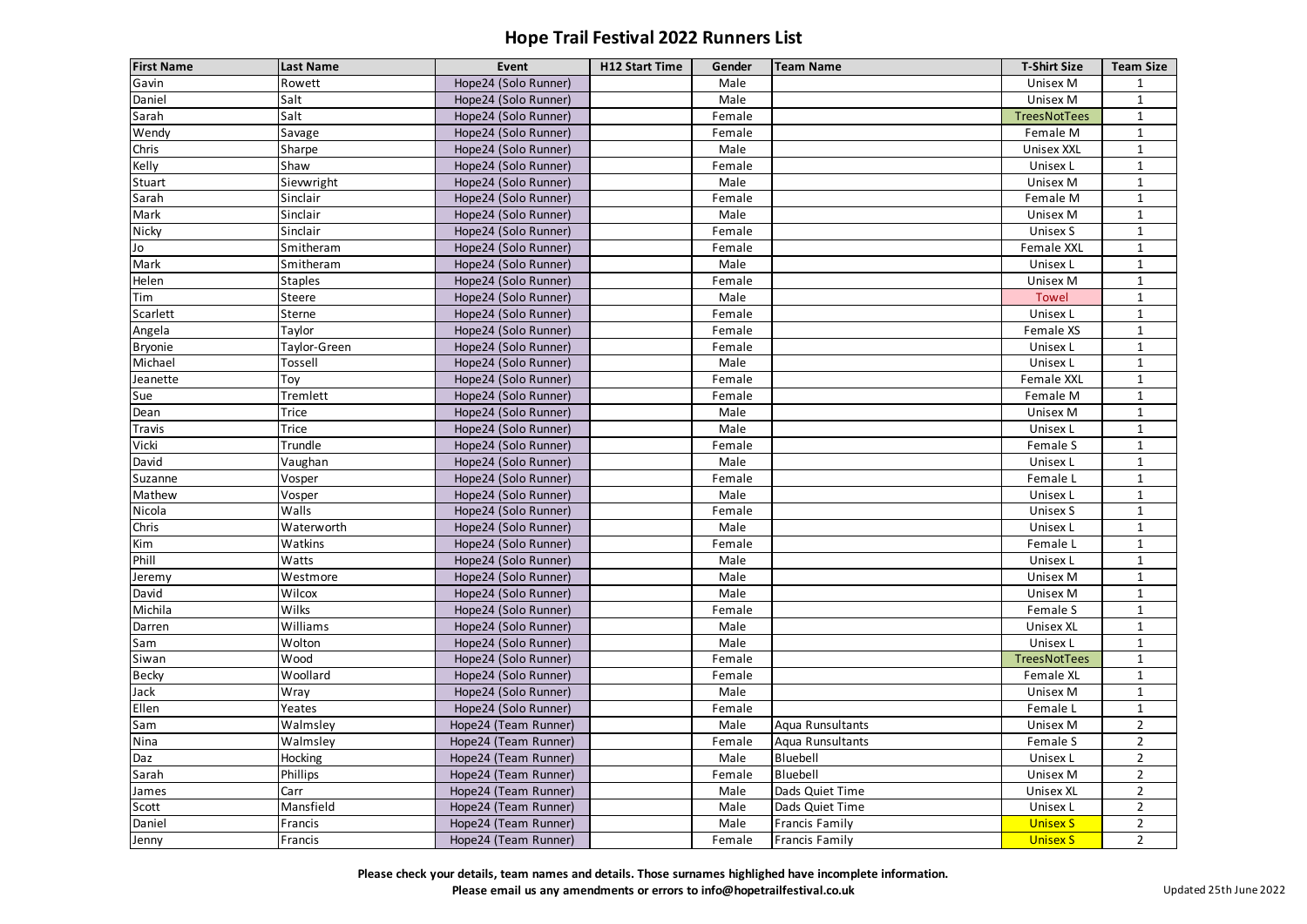| <b>First Name</b> | <b>Last Name</b> | Event                | <b>H12 Start Time</b> | Gender | <b>Team Name</b>                    | <b>T-Shirt Size</b> | <b>Team Size</b> |
|-------------------|------------------|----------------------|-----------------------|--------|-------------------------------------|---------------------|------------------|
| Alan              | <b>Baker</b>     | Hope24 (Team Runner) |                       | Male   | <b>Grumpy Old Gits</b>              | <b>TreesNotTees</b> | $\overline{2}$   |
| Adrian            | Phillips         | Hope24 (Team Runner) |                       | Male   | <b>Grumpy Old Gits</b>              | <b>Unisex XL</b>    | $2^{\circ}$      |
| Janette           | Beaton           | Hope24 (Team Runner) |                       | Female | JB                                  | Female XS           | $\overline{2}$   |
| Joe               | Beaton           | Hope24 (Team Runner) |                       | Male   | JB                                  | Unisex M            | $2^{\circ}$      |
| Liz               | Gee              | Hope24 (Team Runner) |                       | Female | Team Go'Connell                     | Female S            | $\overline{2}$   |
| Heather           | O'Connell        | Hope24 (Team Runner) |                       | Female | Team Go'Connell                     | Female S            | $2^{\circ}$      |
| Martin            | Greenslade       | Hope24 (Team Runner) |                       | Male   | There's Hope for us lot yet         | <b>Unisex M</b>     | $\overline{2}$   |
| Vic               | Haymes           | Hope24 (Team Runner) |                       | Female | There's Hope for us lot yet         | <b>Female S</b>     | $\overline{2}$   |
| Kate              | <b>Bradley</b>   | Hope24 (Team Runner) |                       | Female | Beers & Blisters                    | Unisex S            | $\overline{3}$   |
| Jack              | Shepherd         | Hope24 (Team Runner) |                       | Male   | Beers & Blisters                    | Unisex S            | $\overline{3}$   |
| Pete              | Waddington       | Hope24 (Team Runner) |                       | Male   | Beers & Blisters                    | Unisex M            | 3                |
| lain              | Gillam           | Hope24 (Team Runner) |                       | Male   | Cranbrook Running Club A            | <b>TreesNotTees</b> | $\overline{3}$   |
| Ashley            | Lenczuk          | Hope24 (Team Runner) |                       | Male   | Cranbrook Running Club A            | Unisex L            | $\mathbf{3}$     |
| Louise            | Trout            | Hope24 (Team Runner) |                       | Female | Cranbrook Running Club A            | Female M            | $\overline{3}$   |
| Dan               | Loder            | Hope24 (Team Runner) |                       | Male   | Just don't mind my big ass darlin'  | <b>TreesNotTees</b> | $\overline{3}$   |
| David             | Monge Garcia     | Hope24 (Team Runner) |                       | Male   | Just don't mind my big ass darlin'  | Unisex M            | $\overline{3}$   |
| <b>Becky</b>      | Williamson       | Hope24 (Team Runner) |                       | Female | Just don't mind my big ass darlin'  | Female L            | $\mathbf{3}$     |
| Daniel            | Clewley          | Hope24 (Team Runner) |                       | Male   | Plymouth Marine Laboratory - Team 1 | <b>TreesNotTees</b> | $\overline{3}$   |
| Gemma             | Kulk             | Hope24 (Team Runner) |                       | Female | Plymouth Marine Laboratory - Team 1 | <b>TreesNotTees</b> | $\mathbf{3}$     |
| <b>Nick</b>       | Selmes           | Hope24 (Team Runner) |                       | Male   | Plymouth Marine Laboratory - Team 1 | <b>TreesNotTees</b> | $\overline{3}$   |
| Stu               | Collyer          | Hope24 (Team Runner) |                       | Male   | Pugh, Stu and Gilly 2               | Unisex L            | $\mathbf{3}$     |
| <b>Thomas</b>     | Gill             | Hope24 (Team Runner) |                       | Male   | Pugh, Stu and Gilly 2               | Unisex L            | $\overline{3}$   |
| Sophie            | Pugh             | Hope24 (Team Runner) |                       | Female | Pugh, Stu and Gilly 2               | <b>TreesNotTees</b> | $\mathbf{3}$     |
| Tracey            | Draper           | Hope24 (Team Runner) |                       | Female | The Sheffields                      | Unisex L            | $\overline{3}$   |
| Adam              | Sheffield        | Hope24 (Team Runner) |                       | Male   | The Sheffields                      | Unisex L            | $\mathbf{3}$     |
| Ben               | Sheffield        | Hope24 (Team Runner) |                       | Male   | The Sheffields                      | Unisex L            | $\overline{3}$   |
| Jackie            | Gay              | Hope24 (Team Runner) |                       | Female | Triple trotters                     | Female M            | $\mathbf{3}$     |
| Thomas            | Gay              | Hope24 (Team Runner) |                       | Male   | Triple trotters                     | Unisex L            | 3                |
| Lora              | Medland          | Hope24 (Team Runner) |                       | Female | Triple trotters                     | Female S            | 3                |
| David             | Hocking          | Hope24 (Team Runner) |                       | Male   | Dartmoor Search & Rescue Team       | Unisex L            | 4                |
| Andy              | McDowall         | Hope24 (Team Runner) |                       | Male   | Dartmoor Search & Rescue Team       | Unisex M            | 4                |
| Steve             | Rose             | Hope24 (Team Runner) |                       | Male   | Dartmoor Search & Rescue Team       | Unisex M            | 4                |
| Richard           | Yarwood          | Hope24 (Team Runner) |                       | Male   | Dartmoor Search & Rescue Team       | <b>Unisex XL</b>    | 4                |
| Ailie             | Aviss-Monro      | Hope24 (Team Runner) |                       | Female | <b>EVH Dream Team</b>               | Unisex M            | 4                |
| Louise            | Creber           | Hope24 (Team Runner) |                       | Female | <b>EVH Dream Team</b>               | Unisex M            | 4                |
| Emily             | Faircloth        | Hope24 (Team Runner) |                       | Female | <b>EVH Dream Team</b>               | Unisex M            | 4                |
| Rebecca           | Pine             | Hope24 (Team Runner) |                       | Female | <b>EVH Dream Team</b>               | Unisex M            | 4                |
| Caitlin           | Darke            | Hope24 (Team Runner) |                       | Female | Go With The Flo                     | Unisex S            | 4                |
| Julie             | Stroud           | Hope24 (Team Runner) |                       | Female | Go With The Flo                     | <b>Female S</b>     | 4                |
| Alice             | Thompson         | Hope24 (Team Runner) |                       | Female | Go With The Flo                     | Female S            | 4                |
| Pete              | Tyers            | Hope24 (Team Runner) |                       | Male   | Go With The Flo                     | Unisex S            | 4                |
| Alison            | Engledew         | Hope24 (Team Runner) |                       | Female | Hoping For Cake                     | Female M            | 4                |
| David             | Engledew         | Hope24 (Team Runner) |                       | Male   | Hoping For Cake                     | Unisex L            | 4                |
| Barry             | Neal             | Hope24 (Team Runner) |                       | Male   | Hoping For Cake                     | Unisex M            | 4                |
| Ruth              | Terry            | Hope24 (Team Runner) |                       | Female | Hoping For Cake                     | Unisex M            | 4                |
| Sam               | Clarke           | Hope24 (Team Runner) |                       | Male   | Mathryn                             | Unisex L            | 4                |
| Lisa-Marie        | Clarke           | Hope24 (Team Runner) |                       | Female | Mathryn                             | Female M            | 4                |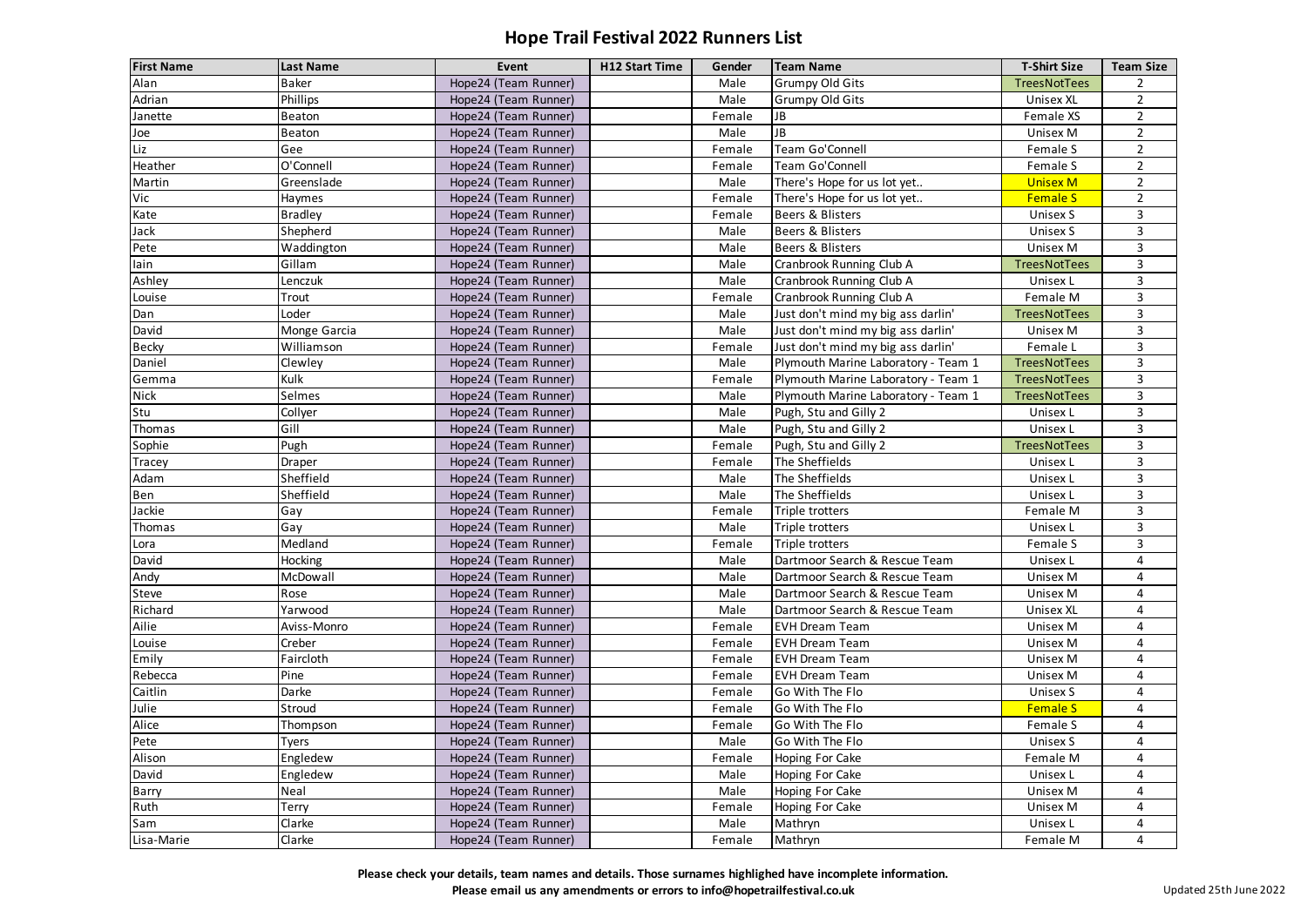| <b>First Name</b> | <b>Last Name</b> | <b>Event</b>         | <b>H12 Start Time</b> | Gender | <b>Team Name</b>                    | <b>T-Shirt Size</b> | <b>Team Size</b> |
|-------------------|------------------|----------------------|-----------------------|--------|-------------------------------------|---------------------|------------------|
| Matt              | Walters          | Hope24 (Team Runner) |                       | Male   | Mathryn                             | <b>TreesNotTees</b> | 4                |
| Kathryn           | Walters          | Hope24 (Team Runner) |                       | Female | Mathryn                             | <b>TreesNotTees</b> | 4                |
| Christina Eunjin  | Kong             | Hope24 (Team Runner) |                       | Female | Plymouth Marine Laboratory - Team 2 | <b>TreesNotTees</b> | 4                |
| Angus             | Laurenson        | Hope24 (Team Runner) |                       | Male   | Plymouth Marine Laboratory - Team 2 | Unisex L            | 4                |
| Olivia            | Rendon           | Hope24 (Team Runner) |                       | Female | Plymouth Marine Laboratory - Team 2 | <b>TreesNotTees</b> | 4                |
| Mayra             | Rodriguez        | Hope24 (Team Runner) |                       | Female | Plymouth Marine Laboratory - Team 2 | Unisex M            | 4                |
| Katie             | Antrobus         | Hope24 (Team Runner) |                       | Female | Team Dippers                        | Female S            | 4                |
| Marketa           | Myskova          | Hope24 (Team Runner) |                       | Female | Team Dippers                        | Female M            | 4                |
| Anna              | Price            | Hope24 (Team Runner) |                       | Female | Team Dippers                        | TreesNotTees        | 4                |
| Sarah             | Rundle           | Hope24 (Team Runner) |                       | Female | <b>Team Dippers</b>                 | Female M            | 4                |
| Elisa             | Elchlepp         | Hope24 (Team Runner) |                       | Female | <b>Worst Pace Scenario</b>          | Female L            | 4                |
| Chloe             | Sims             | Hope24 (Team Runner) |                       | Female | Worst Pace Scenario                 | Unisex M            | 4                |
| Helen             | Tallgren         | Hope24 (Team Runner) |                       | Female | Worst Pace Scenario                 | Female S            | 4                |
| Felice            | van 't Wout      | Hope24 (Team Runner) |                       | Female | Worst Pace Scenario                 | Female XS           | 4                |
| Bernie            | Bonfiglio        | Hope24 (Team Runner) |                       | Male   | <b>Bailey Partnership</b>           | Unisex M            | 5                |
| Mike              | Fisher           | Hope24 (Team Runner) |                       | Male   | <b>Bailey Partnership</b>           | Unisex L            | 5                |
| James             | Groves           | Hope24 (Team Runner) |                       | Male   | <b>Bailey Partnership</b>           | Unisex L            | 5                |
| Stephen           | Holmes           | Hope24 (Team Runner) |                       | Male   | <b>Bailey Partnership</b>           | Unisex L            | 5                |
| Faye              | Stewart          | Hope24 (Team Runner) |                       | Female | <b>Bailey Partnership</b>           | Female M            | 5                |
| Matthew           | Gilvear          | Hope24 (Team Runner) |                       | Male   | <b>EVH</b>                          | Unisex M            | 5                |
| Sarah             | <b>Hirons</b>    | Hope24 (Team Runner) |                       | Female | <b>EVH</b>                          | Female M            | 5                |
| Eleanor           | Keay             | Hope24 (Team Runner) |                       | Female | <b>EVH</b>                          | <b>Unisex S</b>     | 5                |
| Anna              | Lake             | Hope24 (Team Runner) |                       | Female | <b>EVH</b>                          | Female M            | 5                |
| Charlie           | Milward          | Hope24 (Team Runner) |                       | Male   | <b>EVH</b>                          | Unisex M            | 5                |
| Mike              | Hill             | Hope24 (Team Runner) |                       | Male   | Hot to trot                         | Unisex M            | 5                |
| Aimee             | Howe             | Hope24 (Team Runner) |                       | Female | Hot to trot                         | Female S            | 5                |
| Claire            | Mckenny          | Hope24 (Team Runner) |                       | Female | Hot to Trot                         | Female XS           | 5                |
| Thomas            | Sargeant         | Hope24 (Team Runner) |                       | Male   | Hot to trot                         | <b>TreesNotTees</b> | 5                |
| Holly             | Sibbick-Ferrar   | Hope24 (Team Runner) |                       | Female | Hot to Trot                         | Female M            | 5                |
| Linda             | Edwards          | Hope24 (Team Runner) |                       | Female | <b>RSE Nifty Over Fifty</b>         | Female S            | 5                |
| Sarah             | Page             | Hope24 (Team Runner) |                       | Female | <b>RSE Nifty Over Fifty</b>         | TreesNotTees        | 5                |
| Kirsty            | Pitts            | Hope24 (Team Runner) |                       | Female | <b>RSE Nifty Over Fifty</b>         | Female L            | 5                |
| Cathy             | Steer            | Hope24 (Team Runner) |                       | Female | <b>RSE Nifty Over Fifty</b>         | Unisex M            | 5                |
| Carol             | Sworn            | Hope24 (Team Runner) |                       | Female | <b>RSE Nifty Over Fifty</b>         | <b>TreesNotTees</b> | 5                |
| lan               | Markwick         | Hope24 (Team Runner) |                       | Male   | Shiney Hopey People                 | Unisex M            | 5                |
| Kev               | Paul             | Hope24 (Team Runner) |                       | Male   | Shiney Hopey People                 | <b>TreesNotTees</b> | 5                |
| Ken               | Summers          | Hope24 (Team Runner) |                       | Male   | Shiney Hopey People                 | TreesNotTees        | 5                |
| Simon             | Swift            | Hope24 (Team Runner) |                       | Male   | Shiney Hopey People                 | <b>TreesNotTees</b> | 5                |
| Paddy             | Wakeley          | Hope24 (Team Runner) |                       | Male   | Shiney Hopey People                 | <b>TreesNotTees</b> | 5                |
| Jamie             | Barwell          | Hope24 (Team Runner) |                       | Male   | Stoke scramblers                    | Unisex L            | 5                |
| Louise            | Barwell          | Hope24 (Team Runner) |                       | Female | Stoke scramblers                    | Female M            | 5                |
| Amy               | Irish            | Hope24 (Team Runner) |                       | Female | <b>Stoke Scramblers</b>             | Unisex M            | 5                |
| Nigel             | Jenkins          | Hope24 (Team Runner) |                       | Male   | <b>Stoke Scramblers</b>             | Unisex L            | 5                |
| Ben               | Pennington       | Hope24 (Team Runner) |                       | Male   | <b>Stoke Scramblers</b>             | <b>Unisex XL</b>    | 5                |
| Neil              | Bausor           | Hope24 (Team Runner) |                       | Male   | <b>Ultra Slackers</b>               | TreesNotTees        | 5                |
| Stephen           | Hemmings         | Hope24 (Team Runner) |                       | Male   | <b>Ultra Slackers</b>               | Unisex L            | 5                |
| Martin            | Pitts            | Hope24 (Team Runner) |                       | Male   | Ultra Slackers                      | Unisex M            | 5                |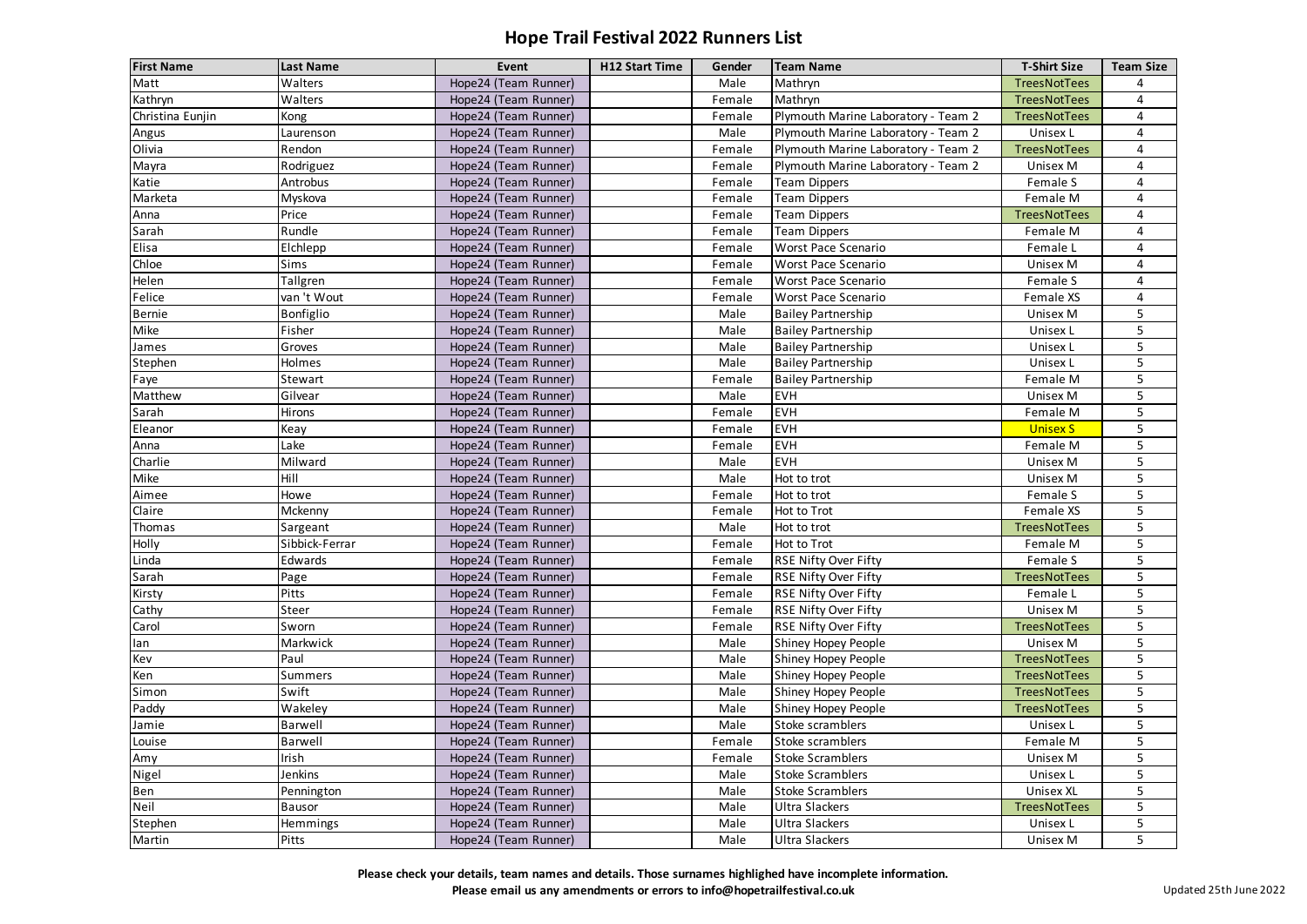| <b>First Name</b> | <b>Last Name</b> | Event                | <b>H12 Start Time</b> | Gender | <b>Team Name</b>               | <b>T-Shirt Size</b> | <b>Team Size</b> |
|-------------------|------------------|----------------------|-----------------------|--------|--------------------------------|---------------------|------------------|
| Andrew            | Sworn            | Hope24 (Team Runner) |                       | Male   | <b>Ultra Slackers</b>          | TreesNotTees        | 5                |
| Huw               | Williams         | Hope24 (Team Runner) |                       | Male   | <b>Ultra Slackers</b>          | TreesNotTees        | 5                |
| Nikki             | Collicott        | Hope24 (Team Runner) |                       | Female | <b>Bad Idea Activity Group</b> | Female M            | $7^{\circ}$      |
| Claire            | Currell          | Hope24 (Team Runner) |                       | Female | <b>Bad Idea Activity Group</b> | Female M            | $\overline{7}$   |
| Nicola            | Currell          | Hope24 (Team Runner) |                       | Female | <b>Bad Idea Activity Group</b> | Female M            | $\overline{7}$   |
| Emma              | Duffill          | Hope24 (Team Runner) |                       | Female | <b>Bad Idea Activity Group</b> | Female S            | $\overline{7}$   |
| Kathy             | Fisher           | Hope24 (Team Runner) |                       | Female | <b>Bad Idea Activity Group</b> | Female L            | $\overline{7}$   |
| Hayley            | Singfield        | Hope24 (Team Runner) |                       | Female | <b>Bad Idea Activity Group</b> | Unisex L            | $\overline{7}$   |
| Mike              | Singfield        | Hope24 (Team Runner) |                       | Male   | <b>Bad Idea Activity Group</b> | <b>Unisex XXL</b>   | $\overline{7}$   |
| Jane              | Ashford          | Hope24 (Team Runner) |                       | Female | <b>DSRT Ladies</b>             | TreesNotTees        | $\overline{7}$   |
| <b>Bryony</b>     | Behan            | Hope24 (Team Runner) |                       | Female | <b>DSRT Ladies</b>             | TreesNotTees        | $\overline{7}$   |
| Sam               | Edge             | Hope24 (Team Runner) |                       | Female | <b>DSRT Ladies</b>             | Female M            | $\overline{7}$   |
| Esther            | Farrant          | Hope24 (Team Runner) |                       | Female | <b>DSRT Ladies</b>             | Female L            | $\overline{7}$   |
| Clare             | Godfrey          | Hope24 (Team Runner) |                       | Female | <b>DSRT Ladies</b>             | <b>Unisex XL</b>    | $\overline{7}$   |
| Emma              | Mitchell         | Hope24 (Team Runner) |                       | Female | <b>DSRT Ladies</b>             | Female M            | $\overline{7}$   |
| Rebecca           | Nicholls         | Hope24 (Team Runner) |                       | Female | <b>DSRT Ladies</b>             | Female M            | $\overline{7}$   |
| Samantha          | Antolic          | Hope36 (Solo Runner) |                       | Female |                                | Female L            | $\mathbf 1$      |
| Donna             | <b>Baker</b>     | Hope36 (Solo Runner) |                       | Female |                                | Female M            | 1                |
| Daniel            | Bignell          | Hope36 (Solo Runner) |                       | Male   |                                | Unisex L            | 1                |
| Lisa              | <b>Birch</b>     | Hope36 (Solo Runner) |                       | Female |                                | Female S            |                  |
| David             | <b>Brock</b>     | Hope36 (Solo Runner) |                       | Male   |                                | TreesNotTees        | $\mathbf 1$      |
| Adrian            | Brown            | Hope36 (Solo Runner) |                       | Male   |                                | <b>Unisex XL</b>    | 1                |
| Sam               | <b>Bruty</b>     | Hope36 (Solo Runner) |                       | Male   |                                | Unisex L            | 1                |
| <b>Nick</b>       | <b>Budworth</b>  | Hope36 (Solo Runner) |                       | Male   |                                | Unisex L            | $\mathbf{1}$     |
| Fiona             | Caldwell         | Hope36 (Solo Runner) |                       | Female |                                | Female S            | $\mathbf{1}$     |
| Fiona             | Chater           | Hope36 (Solo Runner) |                       | Female |                                | Female S            | $\mathbf{1}$     |
| Ann-Marie         | Chater           | Hope36 (Solo Runner) |                       | Female |                                | <b>Female S</b>     |                  |
| Louise            | Cheetham         | Hope36 (Solo Runner) |                       | Female |                                | Female L            | $\mathbf{1}$     |
| Michael           | Clevely          | Hope36 (Solo Runner) |                       | Male   |                                | Unisex M            |                  |
| Martin            | Collins          | Hope36 (Solo Runner) |                       | Male   |                                | Unisex L            | $\mathbf{1}$     |
| Adrian            | Colwill          | Hope36 (Solo Runner) |                       | Male   |                                | Unisex L            | $\mathbf{1}$     |
| Faye              | Davey            | Hope36 (Solo Runner) |                       | Female |                                | Female XS           | $\mathbf{1}$     |
| Lyn               | Evans            | Hope36 (Solo Runner) |                       | Male   |                                | <b>Unisex XXL</b>   | $\mathbf{1}$     |
| Justin            | Frost            | Hope36 (Solo Runner) |                       | Male   |                                | Unisex L            | $\mathbf{1}$     |
| <b>Nyk</b>        | Gawadzyn         | Hope36 (Solo Runner) |                       | Male   |                                | <b>Unisex XL</b>    | $\mathbf{1}$     |
| Michael           | Glattback        | Hope36 (Solo Runner) |                       | Male   |                                | Unisex M            | $\mathbf{1}$     |
| Kevin             | Grant            | Hope36 (Solo Runner) |                       | Male   |                                | Unisex L            | $\mathbf{1}$     |
| Sharon            | Hambley          | Hope36 (Solo Runner) |                       | Female |                                | Female L            | $\mathbf{1}$     |
| Alex              | Hanson           | Hope36 (Solo Runner) |                       | Male   |                                | Unisex L            | $\mathbf{1}$     |
| Lee               | Haynes           | Hope36 (Solo Runner) |                       | Male   |                                | Unisex L            | $\mathbf{1}$     |
| Alex              | Lawrence         | Hope36 (Solo Runner) |                       | Male   |                                | Unisex L            | 1                |
| Alex              | Lea              | Hope36 (Solo Runner) |                       | Male   |                                | Unisex L            | $\mathbf{1}$     |
| Vicky             | Luffrum          | Hope36 (Solo Runner) |                       | Female |                                | Female S            | $\mathbf{1}$     |
| Paul              | Martin           | Hope36 (Solo Runner) |                       | Male   |                                | Unisex L            | $\mathbf{1}$     |
| Adam              | McCartney        | Hope36 (Solo Runner) |                       | Male   |                                | Unisex M            | $\mathbf{1}$     |
| Matthew           | Melksham         | Hope36 (Solo Runner) |                       | Male   |                                | TreesNotTees        | $\mathbf{1}$     |